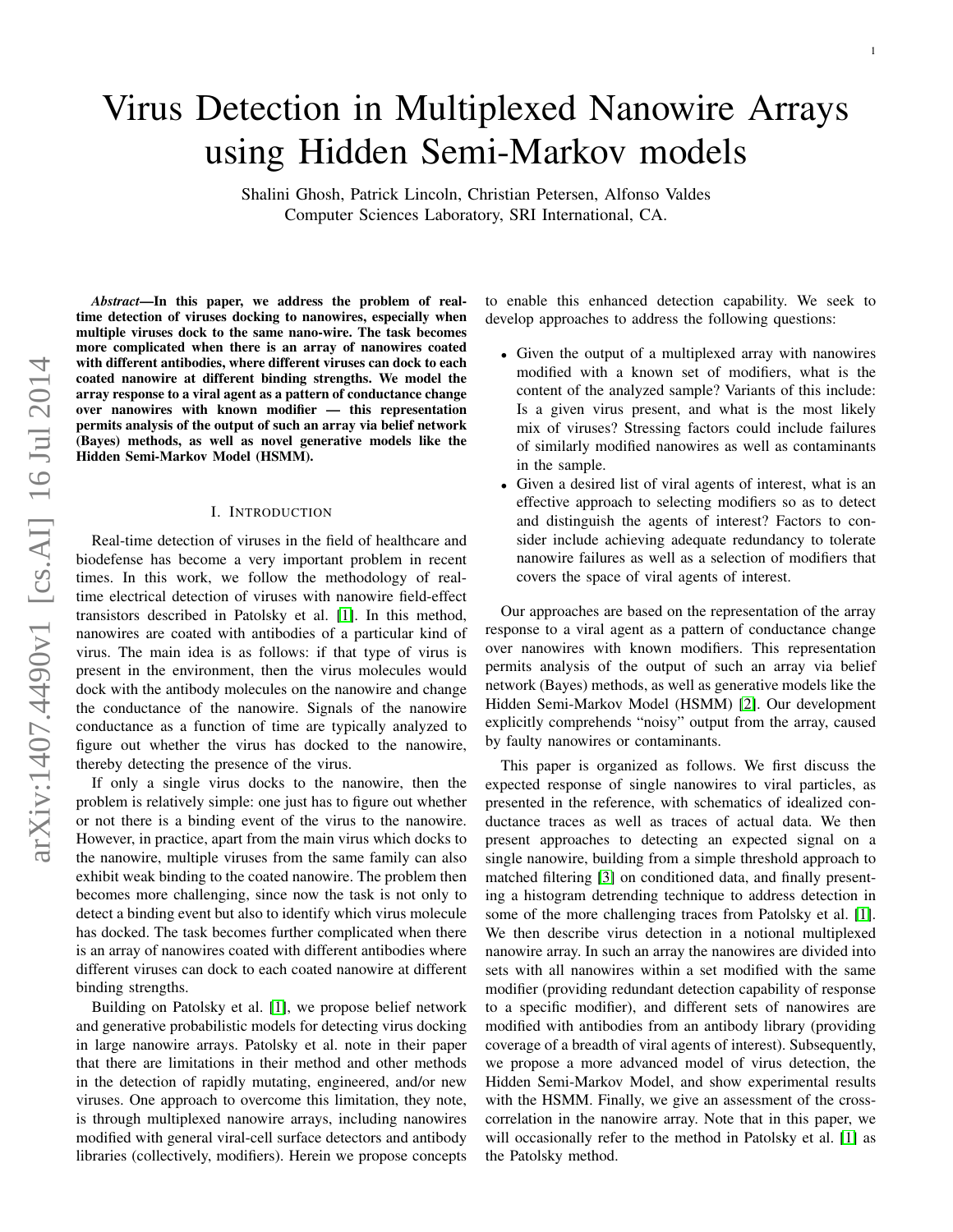#### II. NANOWIRE RESPONSE TO VIRAL BINDING

A nanowire modified with specific antibody receptors responds to viral bindings as follows. Viral particles sampling but not binding to a receptor site on the wire cause a transient change in conductance, which manifests as a spike of brief duration in a trace of conductance versus time. Transient spikes are also observed coincident with fluidic injections, and these spikes may correlate across nanowires in a multiplexed array so as to allow removal of noise features correlated across wires. Specific bindings appear as a "boxcar" change in conductance, either positive or negative, depending on solution pH and the charge of the modifier. For a given concentration, the duration of the boxcar in time is fairly consistent, as is the amplitude change. The observed response corresponds to single viral particle bindings, and the interval of conductance change corresponds to a particle attaching, remaining bound for some time interval, and then releasing, as confirmed by electron micrograph. Some cases of multiple bindings to the same wire have been observed by Patolsky et al.; these appear as superimposed boxcars in the trace. Figure [1](#page-1-0) represents an idealized conductance trace for a single nanowire, showing a transient spike feature corresponding to a nonspecific contact, a boxcar corresponding to a specific binding, and a superimposed boxcar corresponding to a specific binding followed by a second specific binding before the first particle releases. Figure [2](#page-1-1) shows an actual trace of data from the Patolsky method (this figure corresponds to Figure [4](#page-2-0) in Patolsky et al. [\[1\]](#page-10-0)). There are two nanowires, the first modified with anti-Influenza Type A antibody (NW1) and the second with anti-adenovirus group III (NW2). The figure shows expected specific bindings as the respective viral agents are introduced. The noise characteristics and boxcar shapes are typical of what we have observed, although these traces do not exhibit significant trends.



<span id="page-1-0"></span>Fig. 1. Idealized conductance trace showing, respectively, nonspecific transient spike, specific binding, and superimposed specific bindings.

# III. MATCHED FILTER APPROACH TO SINGLE WIRE **DETECTION**

Matched filtering describes a variety of techniques whereby a representation of a signal of interest is convolved with a

series or image in which the signal may or may not be present. Regions that agree well with the matched filter will correspond to local maxima in the matched filter output. These local maxima are declared to be instances of the signal of interest if they are above some threshold. For reasons of computational efficiency, both signal and data are transformed, typically using a Fast Fourier Transform (FFT) [\[3\]](#page-10-2). Convolution corresponds to pointwise multiplication in transform space. Matched filtering is an optimal detection algorithm in the case of additive signal in white noise. Much of the efficacy in the approach depends on conditioning of the data so as to satisfy this assumption. Common noise sources include:

- Uncorrelated noise, which is often effectively removed by subtracting the data mean and dividing by the standard deviation.
- Frequency content (in time or space), removed by estimation of and then dividing out the power spectrum.
- Trends, which must be estimated and removed.
- Signal capture, in which the signal is sufficiently strong so as to significantly influence estimates of noise, frequency content, or trend. For example, in typical conductance traces in our case, the magnitude and duration of amplitude changes due to specific bindings are sufficient to affect sample statistics.



<span id="page-1-1"></span>Fig. 2. Traces for Influenza and Adenovirus (corresponds to data from Figure 4 of Patolsky et al. [\[1\]](#page-10-0)).

For simplicity, our initial matched filter analysis considered only uncorrelated noise. As such, the data normalization procedure is simply to subtract the grand mean and divide by the standard deviation. This simple procedure achieves a degree of data whitening. A matched filter is an idealization of the hypothesized signal one is trying to detect in the data. In this case, the matched filter is a manually constructed -20 nS boxcar of duration 20 seconds. For FFT [\[3\]](#page-10-2) indexing reasons, this is "unwrapped" to comprise 10 points of value -20 in the first 10 positions and 10 points of value -20 in the last 10 positions of an array 1024 long, which is otherwise zero. The matched filter is approximately whitened by dividing by the standard deviation of the conductance data. We focus on the interval from 500 to 1523 seconds, which provides 1024 points and is a convenient array size for Fourier analysis. This partial trace is shown in Figure [3.](#page-2-1)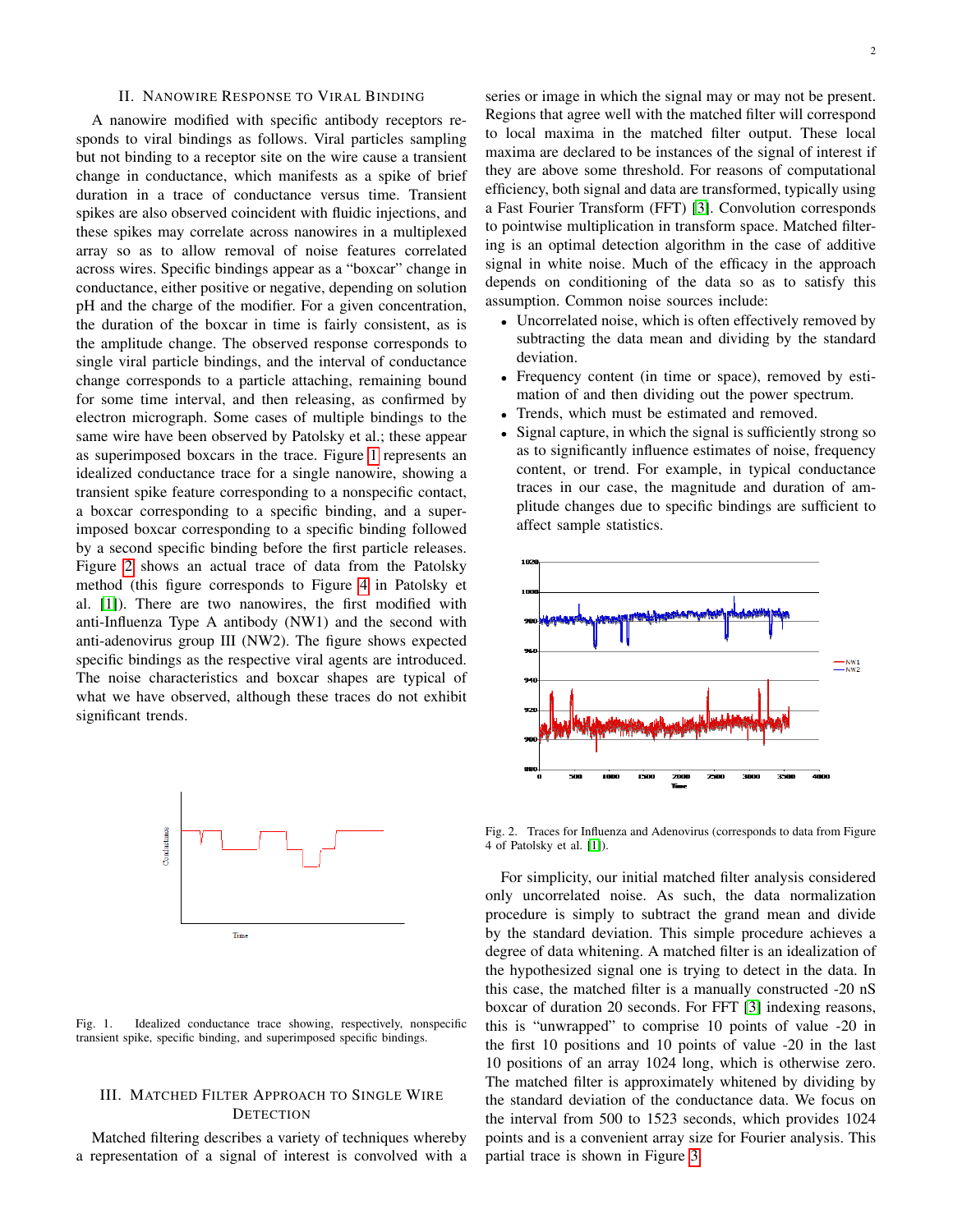

<span id="page-2-1"></span>Fig. 3. Subtrace of 1024 points from Patolsky et al.

Over this interval, NW1 exhibits spike features only, so we focus on NW2, which exhibits one spike and three boxcars. The whitened data and matched filter are processed through a Fast Fourier Transform (FFT). The convolution of the matched filter and the data is achieved in transform space as elementwise multiplication of the Fourier series. An inverse transform produces the matched filter output, which is then normalized by dividing by its own standard deviation (it is in theory zero mean – the mean we obtained here was 1.8e-11). Figure [4](#page-2-0) shows the normalized data trace for wire 2 as well as the matched filter output. Peaks in the matched filter output correspond to regions of maximal match between the data and the filter. Although this is a somewhat simple case, we observe as expected three matched filter peaks corresponding to the bindings of interest, with no matched filter ringing at the transient spike or anywhere else along the trace.



<span id="page-2-0"></span>Fig. 4. Normalized conductance trace with matched filter output.

### IV. HISTOGRAM DETRENDING AND ADVANCED **DETECTION**

Figure [5](#page-3-0) represents unpublished data from Patolsky et al., showing a nanowire modified for Influenza detection, in an experiment where first Influenza only and then a mixture of Influenza and Parmyoxovirus are introduced. The latter introduction is immediately before the break in the trend (at time 1300). The influenza/parmyoxovirus data shows a significant nonlinear trend and also contains signal transitions that deviate from the boxcar model (possibly the result of sequential virus binding/unbinding). Data such as this requires more sophisticated processing than presented above in order to estimate and remove the trend. Three detrending approaches were tried with this data. The first method is a conventional curve fitting method in which we fit a global function to the entire data set and subtract that function from the data (assuming that the fitted function represents the data trend). The global fitting approach turned out to be undesirable because the change in conductance at approximately 1300 seconds produces a persistent shift in the data mean and biases the trend locally. Another approach is to model the trend locally using a moving average. The trend and bias removal is better than for the previous fitted trend removal case. However, the moving average still shows some variation near binding events. Nonetheless, this result is much more appropriate for other modeling (e.g., auto-regression) and detection techniques (matched filtering). Finally, a more sophisticated approach is taken in which a histogram is utilized to obtain a more accurate representation of the local mean. In this approach, a histogram is computed in much the same way as the moving average. In this case, histograms are successively computed over a 200 second moving window. Each histogram represents a density function of the conductance values within the window. Since the data is largely characterized by slowly moving trends and boxcar or step functions, the histograms will typically exhibit one or two distinct populations, the latter in the case that the window contains significant points from the background and the signal. In Figure [6,](#page-3-1) the histogram data window overlaps a virus bind/unbind signature in the data. Since the width of the bind/unbind signature is roughly 10-15% of the window width (20-30 second pulse width in a 200 second window), the histogram population corresponding to the minimum in the signature is somewhat smaller than the population corresponding to the local data mean, resulting in two distinct histogram modes. Thus the local mean can be identified with little biasing from the signature. In Figures [7](#page-3-2) and [8,](#page-3-3) an apparent sequential virus bind occurs, shifting the local mean. In this case the relative heights of the two populations in the histogram become comparable and then the maximum changes from one population to the other as the histogram window moves in time (that is, the modes corresponding to the binding and the background are reversed).

By using the maximum value of the largest population in the histogram, we can estimate the mean value of the local window in the data. Step changes in the data will be regarded as sudden changes in the mean as opposed to a bind or unbind signature unless additional measures are taken. We process the original data by choosing the value of conductance for the maximum count value of each histogram as the local mean at that point. Then we move the window and repeat the computation for each point in the original time series. The original time series data detrended by the model is shown in Figure [9.](#page-3-4)

With the histogram model, the bias and trend removal is more stable near binding events. From a qualitative point of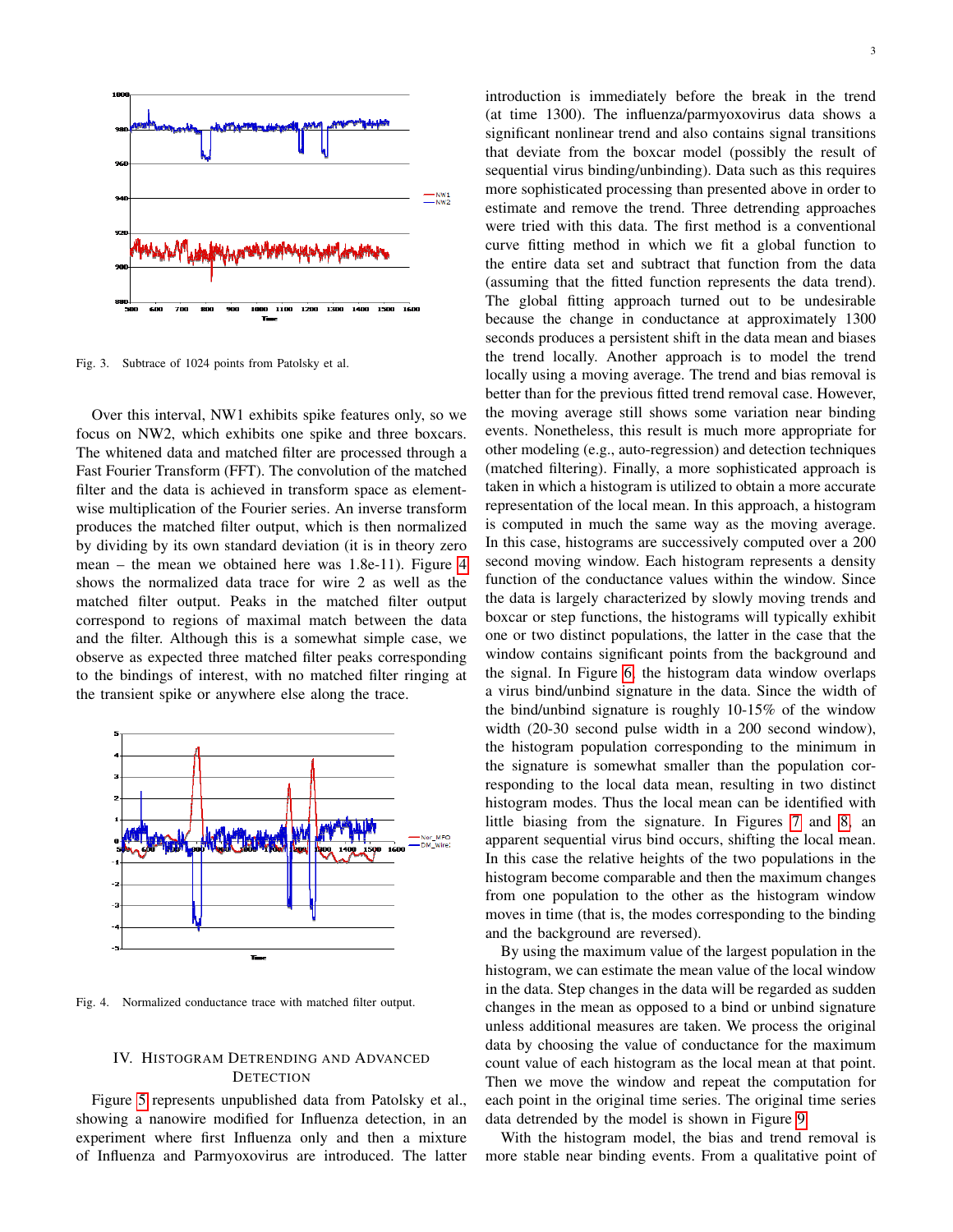

<span id="page-3-0"></span>Fig. 5. Influenza + Parmoxyvirus.



Counts Conductance (nS)  $\bf 90$ 750  $\overline{\phantom{a}}$ 725  $\overline{\phantom{a}}$ 700 25 675  $\begin{array}{c} 20 \\ 15 \end{array}$ 650 625  $\mathbf{1}$ 600 57 500 1000 1500 2000 2500 3000 3500 Conductance (nS) Time (sec)

<span id="page-3-3"></span>Fig. 8. Influenza + Parmyoxovirus histogram and data window containing possible virus sequential bind signature – local mean now at a conductance  $\int_0^5 645 \text{ nS}$ .



<span id="page-3-1"></span>Fig. 6. Influenza + Parmyoxovirus histogram and data window containing virus bind/unbind signature.



<span id="page-3-2"></span>Fig. 7. Influenza + Parmyoxovirus histogram and data window containing possible virus sequential bind signature – local mean at a conductance of roughly 675 nS.

<span id="page-3-4"></span>Fig. 9. Influenza + Parmyoxovirus conductance data with histogram model trend removed.

view, the signal to noise ratio seems slightly greater with the histogram model. One disadvantage with this method is that the single step in the data at 1300 seconds appears as a spike rather than as a boxcar function – additional analysis might be necessary to detect these transitions if that were desirable. Another disadvantage of this method is that it is computationally much more expensive than the others. However, this method can be applied incrementally as data is gathered, so the cost may not be significant.

# V. DETECTION IN NOTIONAL MULTIPLEXED NANOWIRE ARRAYS

Patolsky et al. has proposed multiplexed arrays for more reliable detection of viral agents (reliability achieved through redundant nanowires similarly modified) as well as detection of diverse agents with a single array. As reported in the paper, the team had built arrays with fewer than 10 wires and limited redundancy, with the eventual objective of scaling to arrays of hundreds or thousands of nanowires. Figure [10](#page-4-0) shows traces obtained by Patolsky et al. from a multiplexed array. Here, wires 1 and 2 are modified with the Cholera Toxin antibody (CT), while wire 3 is modified with the PSA antibody. Wires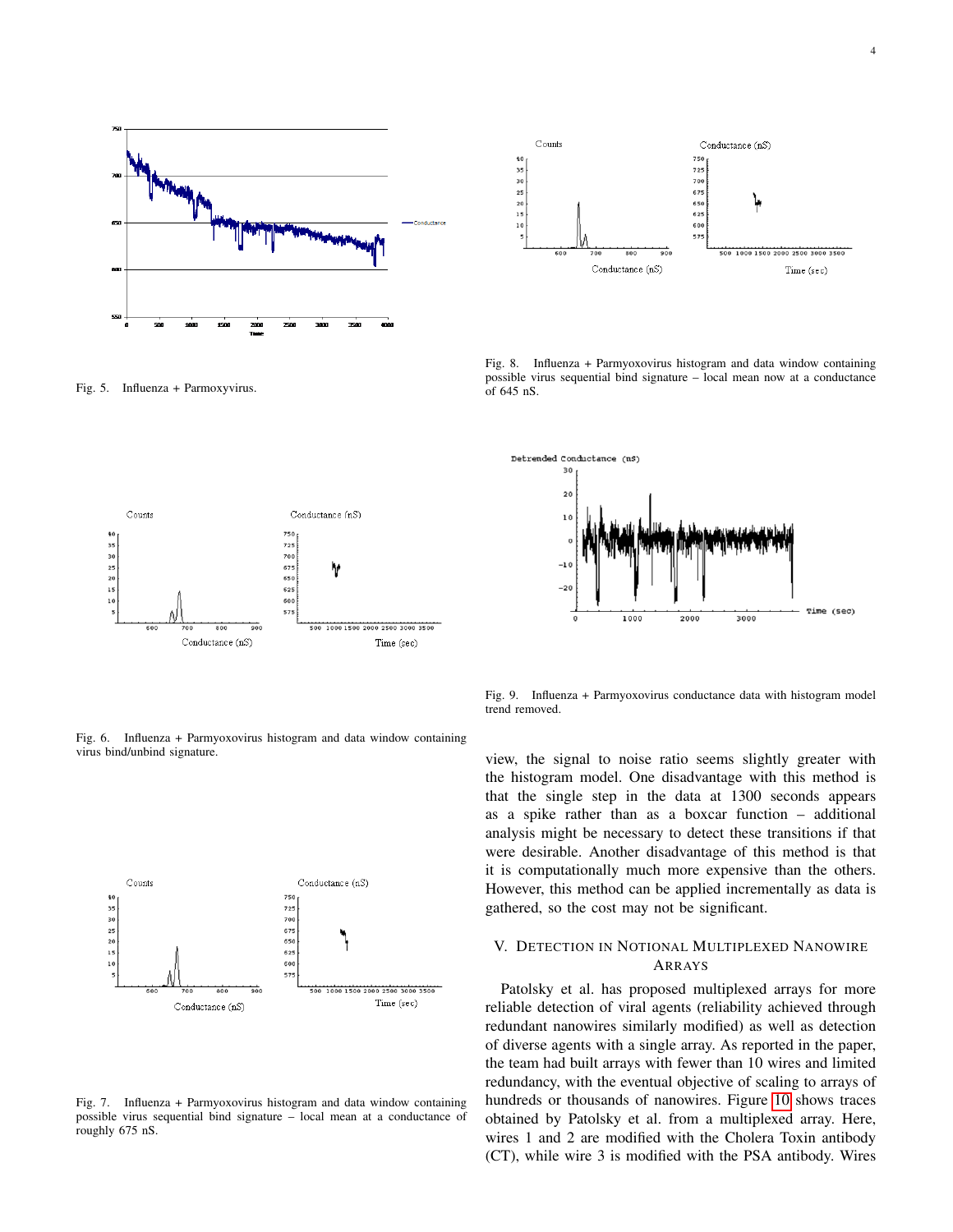4 and 5 are modified with ethanolamine only and serve as controls.



<span id="page-4-0"></span>Fig. 10. 5-wire multiplex array modified for CT and PSA.

Multiplexed arrays will consist of multiple nanowires modified with the same antibody, drawn from an antibody library. Ideally, an antibody is specific to a viral agent. In practice, we expect to see some weak bindings (lower amplitude conductance change and/or shorter duration of binding) in the case of an antibody specific to a virus variant from the same family as the viral agent being analyzed in a given run. For example, an adenovirus variant is expected to exhibit strong bindings to wires modified with antibodies specific to the variant, and weaker binding to some wires modified with antibodies specific to other adenovirus variants. Bindings to wires modified for other viral families (for example, adenovirus bindings to wires modified with influenza antibodies) are expected to be rare. A simple detection approach that might prove robust for some types of nanowire data is simple threshold testing. In testing for substantial viral or chemical concentrations (as opposed to single virus or particle detection), one can expect binding-event signals such as in Figure [10](#page-4-0) lasting tens to hundreds of seconds as compared to noise events ( $\approx 1$ ) second). In such a case, low-pass filtering can remove a large percentage of electrical noise and spiky "sampling" events on the nanowires. The resulting signal can be tested against a threshold to detect the presence of a binding event. As an example, we use the CT antibody nanowires NW1 and NW2 from the above data set. Applying a low-pass filter to the NW1 and NW2 data results in the signatures shown in Figure [11.](#page-4-1) Applying a threshold on the negative-going waveform produces detections of the binding events. The result from NW2 demonstrates that care must be taken in setting the threshold. One trades detection sensitivity against the likelihood of false alarms in noisy data. If the threshold is set too close to the origin, the algorithm will interpret excursions in the noise as detections. A threshold too far away from the origin will miss lower amplitude conductance changes due to lower concentration samples.

The appropriate filtering and threshold value will depend on the requirements for the particular application. A separate threshold would most likely be necessary for each wire in an



<span id="page-4-1"></span>Fig. 11. Threshold detection in multiplex array.

array - awkward for very large arrays. However, the threshold could be adaptively set depending on the background noise. A one-time calibration phase where the instrument is run on a neutral sample (to determine noise levels) or subjected to actual samples would allow calibration of the algorithm. It would also be possible to dynamically adjust thresholds (and thus false alarm rate or sensitivity) while the instrument runs by maintaining some instantaneous measure of background noise for each nanowire. At the very least, individual thresholds would be necessary to accommodate junction variations from the fabrication process. An advantage of the threshold technique is that it is simple and very well understood. It is also very easy to pass event width and height information along for more processing – for instance, determining the concentration of a virus as well as its presence or combining the signature of several similarly treated nanowires. A disadvantage to the threshold approach is susceptibility to noise. The matched filter or correlation filter techniques are much more resistant to non-Gaussian noise because they would depend on the overall "boxcar" shape of the signature. However, the width and height of binding signatures can change depending on solution concentration and pH. The matched filter approach would require a bank of matched filters for various "boxcar" dimensions or some normalization calculation to map the signatures to a standard width or height.

# VI. INTEGRATING THE RESPONSE ON A MULTIPLEX ARRAY

A future multiplexed detector will likely consist of an array of nanowires, treated to respond to different agents or families of agents, with the array containing similarly treated wires (replicates) for robustness. We may represent the response of an array to a particular virus as a pattern over the multiplexed array. The expected response patterns can be represented in tabular form as idealized patterns.

Table 1 represents idealized response patterns for different agents injected into a hypothetical array. Each row of the table represents one or a set of identically modified nanowires. The columns give the notional response of the array (1.0 being the maximal strength response) to respective viral agents. This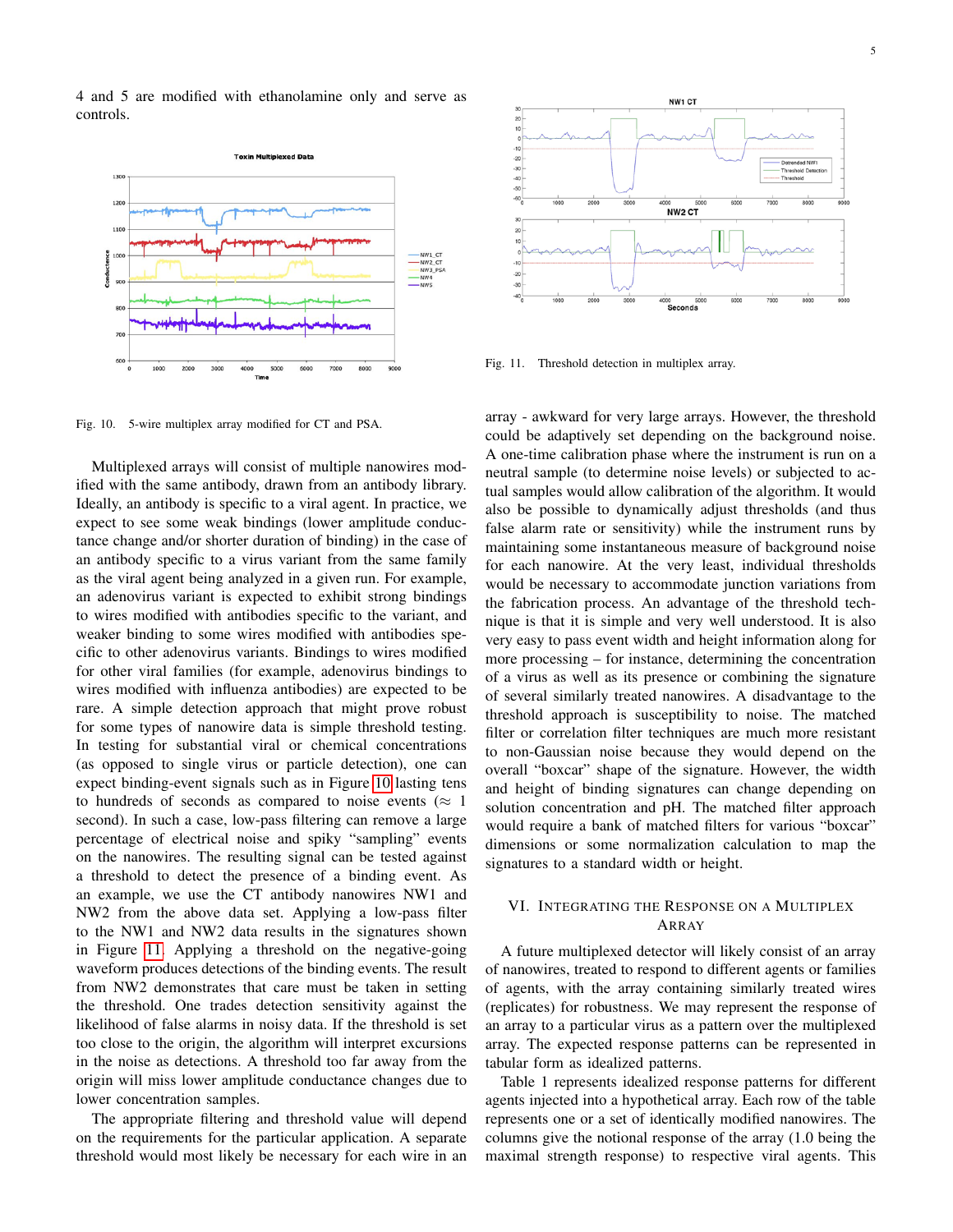response could be, for example, the normalized output of the matched filter or histogram detector described previously, integrated over multiple wires in the array.

We consider two families, the first with three variants, the second with two. The shorthand "A1" denotes the first variant of virus family A, "A2" the second variant of the same family, and so on. The shorthand "Anti-A1-1" denotes the first member of the antibody library specific for A1. Note that for some viruses (for example, A3) we have only one specific antibody in the library. Expected (specific) bindings have table entries close to unity; bindings within the correct family have intermediate values, and bindings outside the family have values near zero.

The last row in the table represents modification of nanowires with a viral cell surface receptor. All viruses are expected to have a strong binding to this modifier. In addition to columns corresponding to specific viral agents, we include a column for a virus from the "A" family for which we have no specific antibody (Other-A) as well as a new virus from an unknown family. The former would have a weak response to the "A" family antibodies, near zero response to the "B" family antibodies, and a strong response to the cell surface detector. The latter would have a near zero response to all but the cell surface detector. The buffer would have a near zero response to all wires in the array.

This representation enables various computational approaches to infer the presence of one or more viruses given a noisy nanowire array output (which will be in the form of a column vector of responses to the various modifiers). We describe a Bayes approach, in which we treat the above responses as probabilities, even if they are not so in the strict sense, and outline an applicable Bayes formalism.

#### VII. NAIVE BAYES FORMALISM

Expressing the response on a 0 to 1 scale allows us to manipulate responses as probabilities. Specifically, we may computationally treat the response in a particular table cell as the conditional probability of a binding to the row variable given the presence of the viral agent corresponding to the column. As a specific example, we consider that the conditional probability of a response for Anti-A1-1 given that A1 is present is 0.98. This is written as  $P(\text{Anti-A1-1} = Yes|A1 =$  $present) = 0.98.$ 

The Bayes formalism makes inference about hypotheses at a "parent" node based on evidence observed at "leaf" nodes or inferred at intermediate nodes. The inference engine uses the conditional probability table (CPT), which expresses the algebraic relationship of observable evidence to underlying hypotheses. There is a CPT corresponding to each arc in the belief network. It is assumed that the hypothesis space is exhaustive and exclusive; that is, all possible viral agents are enumerated, and there is no overlap. This is part of the motivation for including the "New" and "Buffer" hypotheses.

A Bayes net segment, in this case a subtree, consists of a parent node enumerating the hypotheses A1, A2, A3, Other-A, B1, B2, New, Buffer and leaf nodes for each antibody, with a CPT on each arc. An alternate structure encodes the hypotheses Virus, Buffer at the root. An intermediate node encodes hypotheses Family-A, Family-B, New, and Buffer.

We simulated the response of an array to mixtures consisting of a known viral agent, a mix of known viral agents, an unknown viral agent from a known family, and an unknown viral agent.

### VIII. SIMULATION RESULTS: SINGLE VIRAL AGENT

We simulated the introduction of viral agent A1. Figure [12](#page-5-0) gives the output of the Bayes approach (in this case, a Bayes posterior probability with the assumption of uniform prior probabilities, for simplicity). As expected, the response is strongest for A1, with a much weaker response for a nonspecific agent from the "A" family.



<span id="page-5-0"></span>Fig. 12. Bayes response to viral agent A1.

#### IX. SIMULATION RESULTS: MIX OF VIRAL AGENTS

We simulated the introduction of A2 and B1. The simulated output from the array exhibited variability due to noise in the response. Two representative outputs are shown in the Figure [13.](#page-6-0) On the left, we observe an output in which A2 and B1 dominate all other outputs and are comparable to each other. This would be the nominal response in the absence of simulation noise. On the right, we have an output where B1 greatly dominates, with the response to A2 much lower and the response to a nonspecific agent from the "A" family lower still.

# X. SIMULATION RESULTS: UNKNOWN VIRAL AGENT FROM FAMILY A

We next simulated the introduction of an unknown viral agent from family "A". There is no specific antibody for this agent, but we expect a weak response to other antibodies from the same family. This response will be significantly weaker than the near-unity response expected from a specific binding, but higher than the near-zero response expected to antibodies for agents outside the family. Moreover, we expect a strong response to the cell surface detector. The result on the left in Figure [14](#page-6-1) agrees with intuition, with the agent "Other-A" most likely, but some responses for other agents in the "A"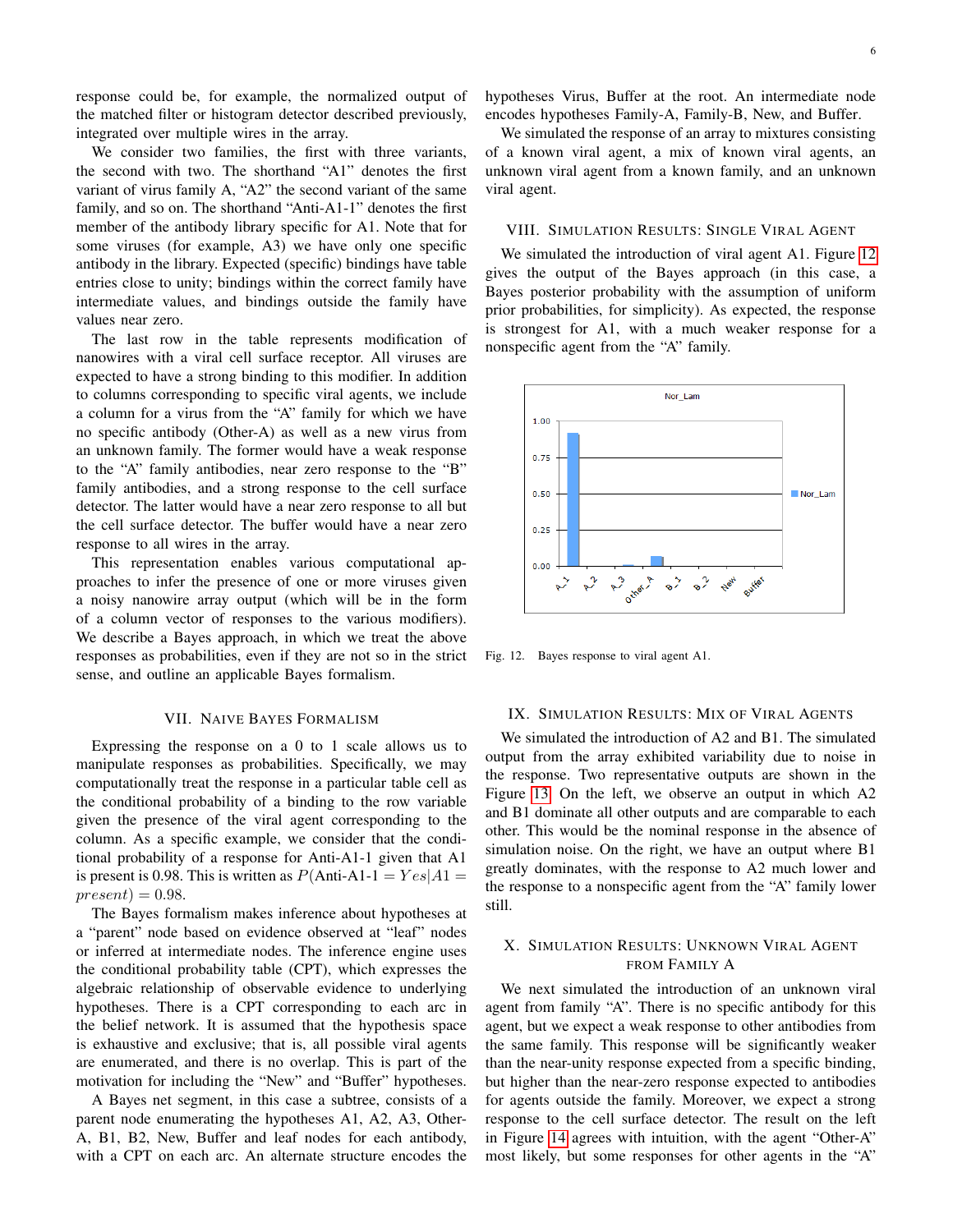

Nor Lam  $1.01$  $0.7!$  $0.51$ Nor La  $0.2!$  $0.00$ anel P e >  $\circ^{\mathcal{Y}}$ **New off** 

<span id="page-6-0"></span>Fig. 13. Response to A2/B1 mix.

family as well as a response for "New". However, as with the mixture case, other realizations yield different results. Just one alternative is shown in the right panel, where the dominant hypothesis is a new viral agent not from family "A".



<span id="page-6-1"></span>Fig. 14. Array response to unknown viral agent from family "A".

#### XI. SIMULATION RESULTS: NEW VIRAL AGENT

The next result simulates the introduction of a new viral agent, from neither family "A" nor "B". The expectation is a strong binding to the cell surface detector. Figure [15](#page-6-2) reflects the expected result. This particular result is stable for different simulation trials.

# XII. SUMMARY OF BAYES APPROACH

The preceding results mostly agree with intuition, but with some exceptions. The noise models underlying the situation are ad hoc, but we observe ambiguity in the case of competing bindings (the mixture of known viral agents in Figure [13\)](#page-6-0) or nonspecific bindings (Figure [14\)](#page-6-1).

It is essential to characterize the noise in the response from multiplexed arrays. This noise will be reduced as similarly modified nanowires are replicated in greater numbers. However, we should not assume the noise reduction that would be

<span id="page-6-2"></span>Fig. 15. Array response to new viral agent from unknown family.

obtained from independent replicates because the wires may respond similarly for some underlying common mode effect (e.g., a process artifact for a batch of wires similarly modified).

We also require more experimental data to obtain better estimates of the strength of nonspecific bindings within a particular virus family. It may be that these are weaker than what we have assumed here on our zero-to-one scale. In that case, it may prove difficult to distinguish a new viral agent from a family for which we have some antibodies from a viral agent from a new family altogether.

#### XIII. HIDDEN SEMI-MARKOV MODEL

In an alternative approach, we create an underlying generative model of the virus detection process, modeling both the strength and duration of docking in the normalized detrended data. The probabilistic model that we have considered is the hidden semi-Markov model (HSMM) [\[4\]](#page-10-3), [\[2\]](#page-10-1). In the HSMM that we have used there are two latent states: one state corresponds to the virus docking to the nanowire, whereas the other state corresponds to the virus not docking to the wire. There is a probability of going from each hidden state to the other, and also a probability distribution for the length of staying at a particular hidden state. Figure [16](#page-7-0) shows the graphical model and state-transition diagram of an HSMM.

The main difference between an HSMM [\[2\]](#page-10-1) and a standard hidden Markov model (HMM) [\[5\]](#page-10-4) is in the length distribution of staying at a particular hidden state. In an HMM this distribution is geometric and hence falls off exponentially with time. This may not be an appropriate model for virus docking, because typically viruses would dock to a nanowire for a particular length of time depending on the underlying biological process, and the observed binding time would be distributed probabilistically (due to noise factors) around this mean length of time. In an HSMM, an arbitrary probability distribution can be used for modeling the length for which the model stays at a particular hidden state. So, using an HSMM, we can have a more realistic probabilistic model corresponding to the time period for which a virus docks to a nanowire.

In our HSMM, the output of each state follows a multinomial distribution while the probability of staying in a particular state follows a Coxian distribution [\[4\]](#page-10-3). The multinomial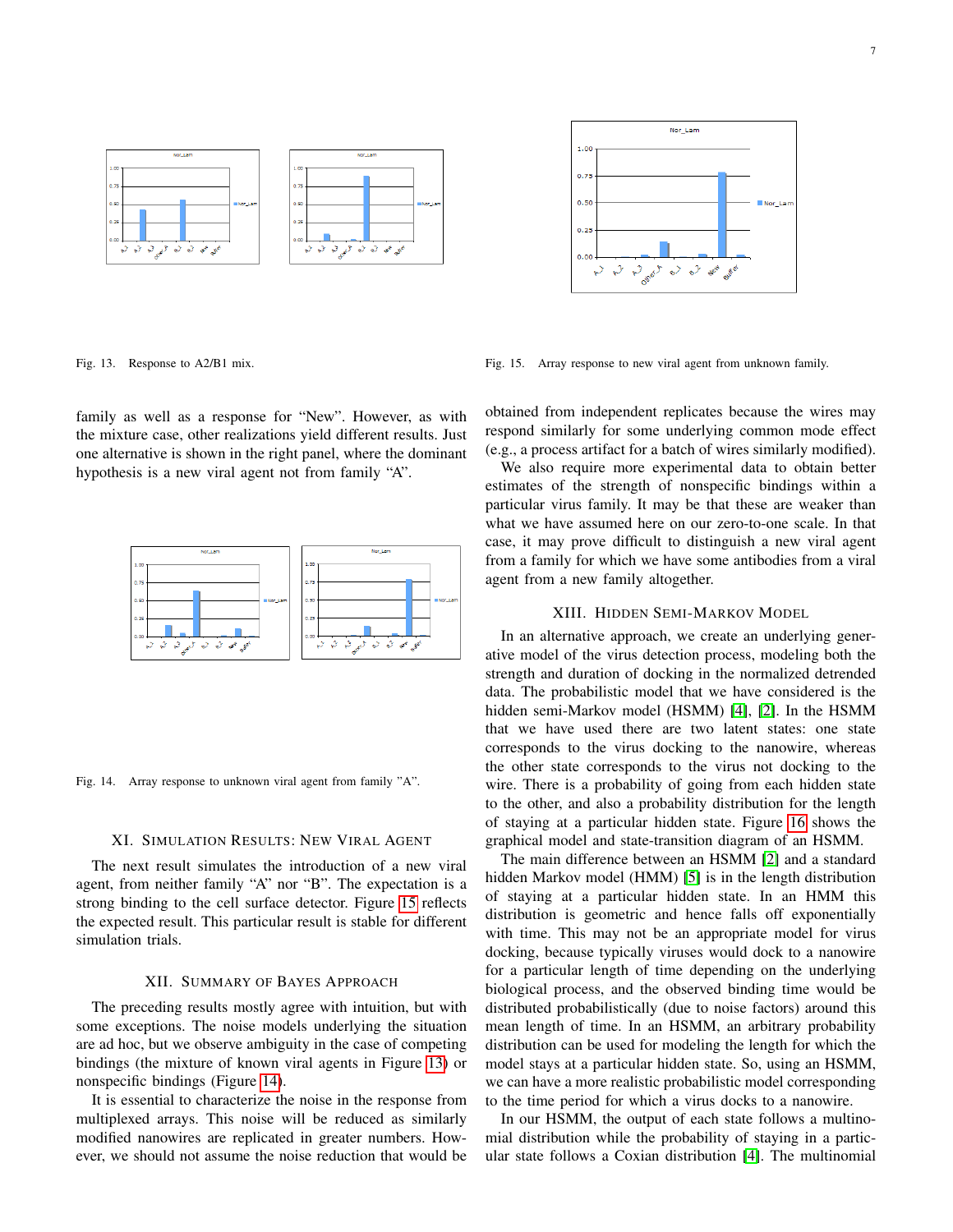

<span id="page-7-0"></span>Fig. 16. Graphical model, state space and parameterization of a Hidden Semi-Markov Model.

distribution is generalization of the binomial distribution and follows the multinomial theorem – the multinomial distribution is used in the observation model since we discretize the nanowire conductance data as an initial simple noise-filtering step. The Coxian distribution is a powerful mixture modelbased duration model. It is a mixture of the sum of exponential distributions – we use this distribution for the length model since Coxian is a multimodal distribution, which makes it general enough to model dockings of different lengths by different viruses to a nanowire. Figure [17](#page-7-1) shows the generative model of an M-phase Coxian distribution, where the duration of phase k can be expressed as the time to absorption in a Markov chain of M states when starting from state k. The duration modeling is an important component of generative modeling of virus docking – staying in the docking state for a short duration represents a noisy spike, while staying for too long may represent an abnormality (e.g., a broken wire); staying for a particular time duration in the docking process typically represents a proper docking event.



<span id="page-7-1"></span>Fig. 17. Markov model representation of multiphase Coxian distribution [\[4\]](#page-10-3).

# XIV. SIMULATION EXPERIMENTS

Following previous methodology, we first do median detrending of the data followed by data whitening. This is followed by the thresholded box-matched filtering algorithm explained earlier. The thresholded output from the filtering algorithm is used to generate the training labels for the HSMM. Using the labeled training data (which can be potentially noisy if the thresholding is not perfect), the HSMM parameters are learned. Finally, the learned HSMM is used to predict whether or not there has been a virus detection in a given unlabeled signal.

We have performed two experiments by injecting two kinds of noise in the data. In the first experiment, noise is injected in the training labels so that only the prominent docking events are labeled. The results of these experiments are plotted in Figures [18](#page-7-2) and [19.](#page-8-0) In the second experiment, only the weak docking events are used to generate docking labels. The results of the experiments are plotted in Figures [20](#page-8-1) and [21.](#page-8-2) In both these experiments, the learned model could recover the correct labels of all the docking events even though the training data was provided for a subset of the labels, demonstrating that the HSMM can learn effectively from limited and potentially noisy data. In the figures for each dataset in each experiment, there are multiple plots – from top to bottom they are:

- 1) The discretized data, binned after detrending and whitening the raw input data, given as input to the HSMM.
- 2) The output labels predicted by the HSMM (high corresponds to docking, low implies nondocking). As can be seen from the plots, the learned model is able to identify all the dockings correctly.
- 3) The raw data after median detrending and whitening.
- 4) The training labels given as input to the HSMM. This labeled training data is used to learn the parameters of the HSMM. As explained earlier, we intentionally gave incomplete labels to test the robustness of the HSMM. As can be seen from the HSMM output in Figure [19,](#page-8-0) the HSMM was able to recover the docking regions for which no training labels were given.
- 5) Output of boxcar filtering. We implemented FFT-based boxcar filtering with a 20/20 width. The training labels in Figure [21](#page-8-2) were created by thresholding this signal.



<span id="page-7-2"></span>Fig. 18. Results on virus multiplexing data with only significant events as training data for HSMM.

The HSMM method has the following advantages: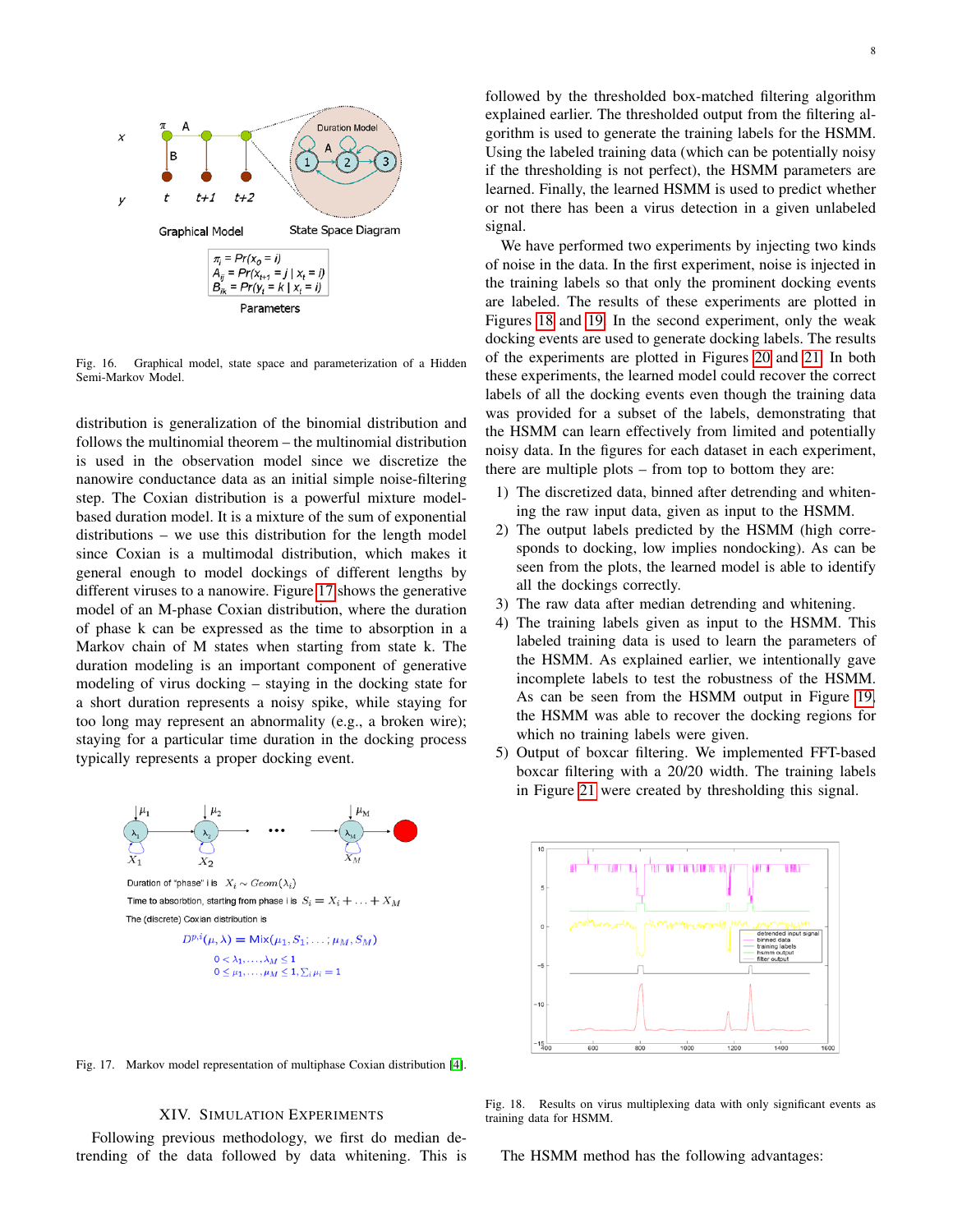

<span id="page-8-0"></span>Fig. 19. Results on adenovirus data with only significant events as training data for HSMM.



<span id="page-8-1"></span>Fig. 20. Results on virus multiplexing data with only weak docking events as training data for HSMM.



<span id="page-8-2"></span>Fig. 21. Results on adenovirus data with only weak docking events as training data for HSMM.

- The HSMM can learn with a small amount of labeled data. As we see from the figures, we have provided incomplete labels as training data but our model gives the correct prediction for all docking sites for both datasets.
- The generative model gives a natural underlying process model of protein docking. We used a 2-phase Coxian distribution to model the duration of the virus binding to the nanowires. If required, we can use more number of phases to better model the underlying biological process of the virus docking to the nanowire.

On these datasets, the generative HSMM has comparable performance to the filtering and thresholding algorithm. On datasets where choosing a single threshold after boxcar filtering is difficult (e.g., multiple viruses docking to a nanowire), rich generative models like HSMM have a clear benefit – the HSMM can easily handle multiple dockings by extending the HSMM output model to a mixture of multinomials, instead of having a single multinomial.

# XV. ASSESSMENT OF CROSS-CORRELATION OF NOISE PROCESSES ACROSS NANOWIRE ARRAY

To explore the issue of correlated noise across nanowires, we consider the data of Figure [10,](#page-4-0) reproduced here for convenience as Figure [22.](#page-8-3) Wires 1 and 2 are modified with the Cholera Toxin (CT) antibody, wire 3 is modified with the PSA antibody, and wires 4 and 5 are modified with ethanolamine and serve as controls.

There appear to be correlated noise events between nanowires in the array. If the common noise process could be extracted, this noise process could be removed from all nanowire inputs and increase detection performance. To see how closely these processes are correlated, the data in each nanowire is detrended using a moving median filter. Each nanowire signal is then low-pass filtered to estimate the signalonly portion of the signal. Subtracting the estimated signal from the data yields an estimate of the noise-only signal or background noise. For example, the result of estimating and removing the binding signature from NW1 is shown in Figure [23.](#page-9-0) This signal-removal operation is performed for each nanowire signal.



<span id="page-8-3"></span>Fig. 22. Multiplexed nanowire data.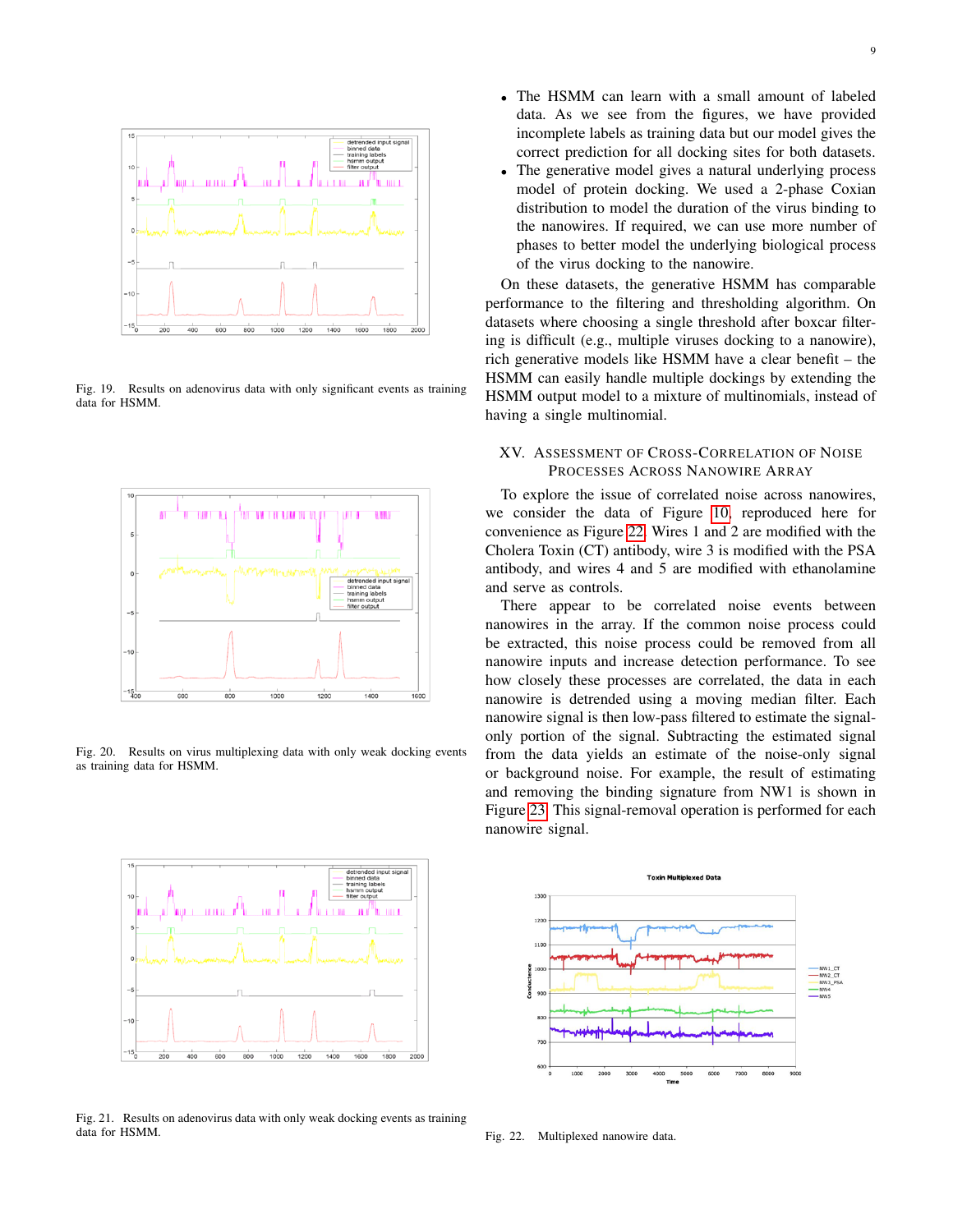

<span id="page-9-0"></span>Fig. 23. Estimate of NW1 with binding signal removed.

Then cross-correlations between the noise-only signals for selected nanowires are shown in Figure [24.](#page-9-1) There is a high correlation between nanowire pairs that are similarly treated. There is a peak in correlation between NW1 and NW2, which were both treated with CT antibodies. There is also a large correlation peak between the two control wires NW4 and NW5.

The correlations between differently treated nanowires are much lower, but inspection shows that weak correlation peaks appear at lags that correspond to the relative positions of spikey noise peaks. For instance, the lags between noise spikes in NW1 as compared to NW4 and NW4 are about 10 seconds. There is also a weak peak in the NW1 / NW3 cross-correlation at a lag of 1 second. This agrees with casual spot check of noise spike locations.

The negative-going correlation exhibited between NW2 (CT) and NW3 (PSA) indicates the different polarity of NW3 as opposed to NW2. A few noise spikes correspond to the peak correlation at 5 seconds lag, but not all spikes occur at the same lag. The correlation distribution seems to be dominated by the low-level background noise in this case.

This may indicate that the background noise processes have two components – a random noise component and one related to outside events such as injections, changes in sample flow, electrical interference, and so on. Similarly treated nanowires have highly correlated backgrounds. Differently treated nanowires have largely uncorrelated noise backgrounds, but show some correlation that corresponds to the lags in spikey noise.

The correlation between similarly treated nanowires suggests that noise background from these nanowires could be extracted, ensembled, and subtracted from the corresponding nanowires. In a naive experiment, the noise-only estimates from NW1 and NW2 were averaged with the time series offset by the peak lag (1 second – the peak lag was between 1 and 2 seconds). Subtracting this simple noise estimate from the detrended NW1 yields a "noise-removed" signal estimate. The averaged noise estimate, detrended NW1 signature, and "noise-removed" estimate are compared in Figure [25.](#page-9-2)

The variance of the detrended NW1 signal (including the binding signature) is approximately 237. The variance of the



<span id="page-9-1"></span>Fig. 24. Cross-correlation between noise-only nanowire signals.



<span id="page-9-2"></span>Fig. 25. Comparison of detrended NW1 signal with background noise estimate.

NW1 signal after subtracting the noise estimate is 230. Since the variance is dominated by the binding signal, this shows a noticeable reduction in noise. In this simple example, there is some signal capture in the noise estimate due to the filtering scheme used to remove signal. Also, the raw noise estimate is used as opposed to determining an optimum frequency range for noise estimation. This approach could be optimized with more nanowires contributing to the estimate and with more experience with data.

## XVI. FUTURE WORK

We have only encountered a limited range of response from these arrays, and some phenomena are still not well understood (e.g., the trend of the data in Figure [5\)](#page-3-0). This indicates the need for further experimentation, exploring massively replicated arrays, the robustness of response in such arrays, etc. especially from the point of view of understanding the noise processes in these systems. There appear to be a variety of sources that we observed hints from in the data. Designing a proper approach to the data whitening step will require a better understanding of all the interference sources — this is especially true if there is a requirement for fast response as well as a very low false alarm rate in practical applications.